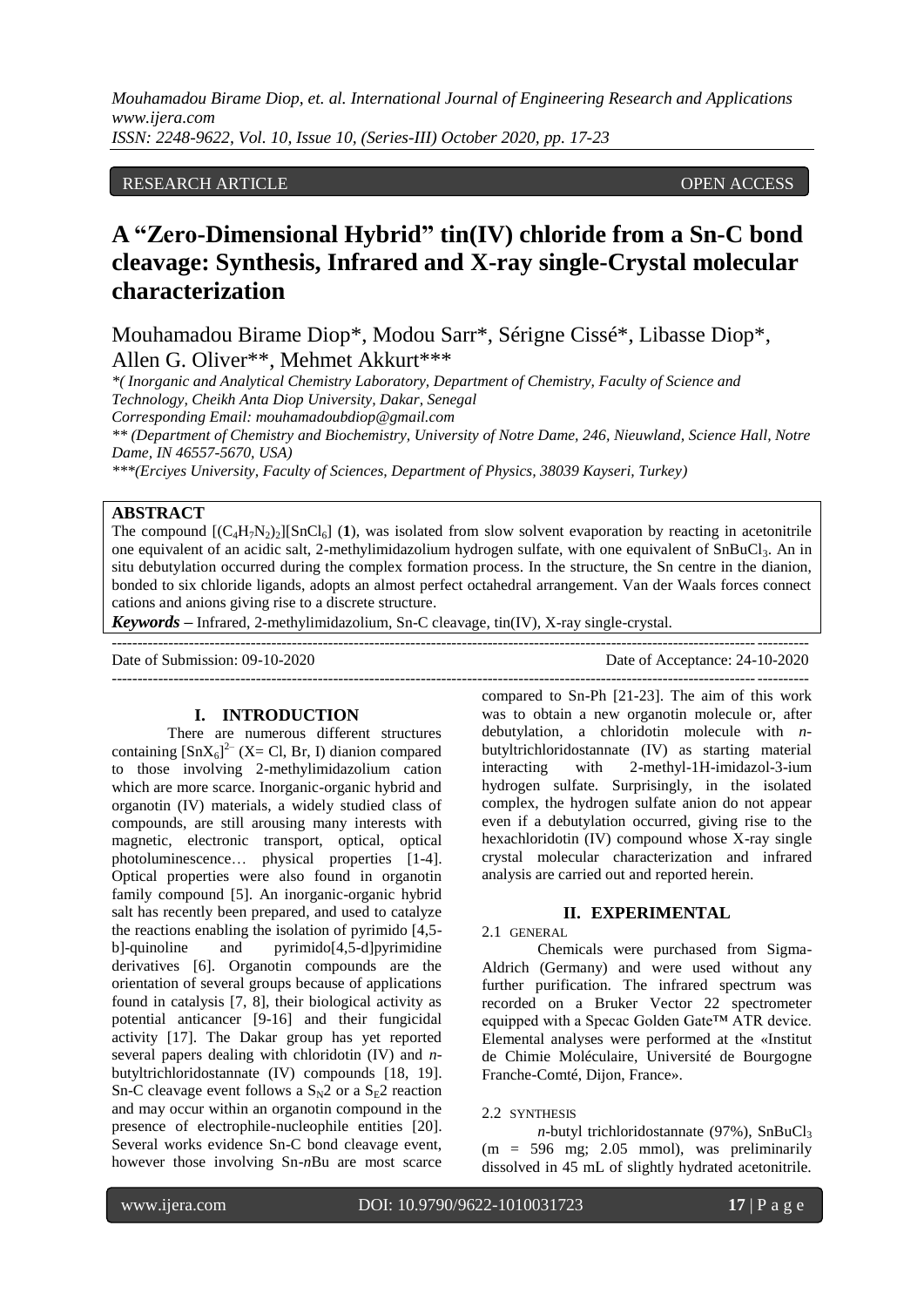An equimolar amount of 2-methylimidazolium hydrogen sulfate (m = 370 mg; 2.05 mmol), preliminarily collected as highly hygroscopic colorless crystals, was then added. After some minutes, a clear solution was obtained. The clear mixture was stirred around two hours at room temperature under a not controlled atmosphere. Colorless crystals suitable for a single-crystal X-ray diffraction study were obtained after some days of slow solvent evaporation at room temperature and were characterized as **1**.

## 2.3 CRYSTAL STRUCTURE DETERMINATION

X-ray crystallographic data for compound **1** were collected using a Bruker APEX-II CCD diffractometer equipped with an Oxford Cryosystems low-temperature apparatus operating at T = 293 (2) K. Data were measured using  $\varphi$  and  $\omega$ scans of 0.5° [MoK $\alpha$  radiation ( $\lambda = 0.71073$  Å)] using a collection strategy to obtain a hemisphere of unique data determined by the program Apex2. Cell parameters were retrieved and refined using the SAINT software. Data were corrected for absorption and polarization effects and analyzed for space group determination using SADABS [24]. The structure was solved by intrinsic phasing methods and expanded routinely using the ShelXS [25]

structure solution program and refined by Least Squares using ShelXL [26].

Programs used for the representation of the molecular and crystal structure: Platon [27], and Olex2 [25].

The N-bound H atoms were located in difference Fourier maps. Their positions were fixed and their temperature factors were refined as riding with  $Uiso(H) = 1.2Ueq(N)$ . All the C-bound H atoms were placed in calculated positions with  $C-H =$ 0.93 - 0.96 Å and refined as riding with  $Uiso(H) =$ 1.5Ueq(C-methyl) and 1.2Ueq(C-aromatic). Reflections (1 1 0), (3 2 6), (5 4 4), (3 0 9), (1 9 5), (5 2 8) and (1 2 4) were omitted owing to bad agreement.

CCDC **1866051** contains the supplementary crystallographic data for this paper. These data can be obtained free of charge from The Cambridge Crystallographic Data Centre *via*  [www.ccdc.cam.ac.uk](http://www.ccdc.cam.ac.uk/) or by e-mailing [data\\_request@ccdc.cam.ac.uk,](mailto:data_request@ccdc.cam.ac.uk) or by contacting The Cambridge Crystallographic Data Centre, 12 Union Road, Cambridge CB2 1EZ, UK; fax: +44(0)1223- 336033.

Crystal data, data collection and structure refinement details are summarized in Table 1.

| Parameters                         | Compound 1                                          |
|------------------------------------|-----------------------------------------------------|
| Chemical formula                   | $2(C_4H_7N_2)^+$ . $(SnCl_6)^{2-}$                  |
| Formula weight                     | 497.62                                              |
| Temperature                        | 293(2) K                                            |
| Wavelength                         | $0.71073 \text{ Å}$                                 |
| Crystal system                     | Orthorhombic                                        |
| Space group                        | Pnnm                                                |
| Unit cell dimensions               | $a = 7.7403(16)$ Å                                  |
|                                    | $\alpha = 90^{\circ}$                               |
|                                    | $b = 15.852(3)$ Å                                   |
|                                    | $\beta = 90^\circ$                                  |
|                                    | $c = 7.1611(14)$ Å                                  |
|                                    | $\gamma = 90^{\circ}$                               |
| Volume                             | 878.7(3) $\AA^3$                                    |
| Z.                                 | $\mathfrak{D}$                                      |
| Density (calculated)               | 1.881 g.cm <sup>-3</sup>                            |
| Absorption coefficient $(\mu)$     | $2.357$ mm <sup>-1</sup>                            |
| F(000)                             | 484                                                 |
| Crystal color, habit               | colourless, block                                   |
| Crystal size                       | $0.11 \times 0.10 \times 0.08$ mm <sup>3</sup>      |
| $\theta$ range for data collection | 3.121 to $28.279^{\circ}$                           |
| Index ranges                       | $-10 \le h \le 8, -19 \le k \le 21, -9 \le l \le 9$ |
| Reflections collected              | 10125                                               |
| Independent reflections            | 1166 [ $R_{\text{int}} = 0.0741$ ]                  |
| Completeness to $\theta$ = 25.242° | 100.0 %                                             |
| Absorption correction              | Multi-scan                                          |
| Max. and min. transmission         | 0.7463 and 0.2738                                   |

**Table 1:** Crystal data and structure refinement for compound **1**

www.ijera.com DOI: 10.9790/9622-1010031723 **18** | P a g e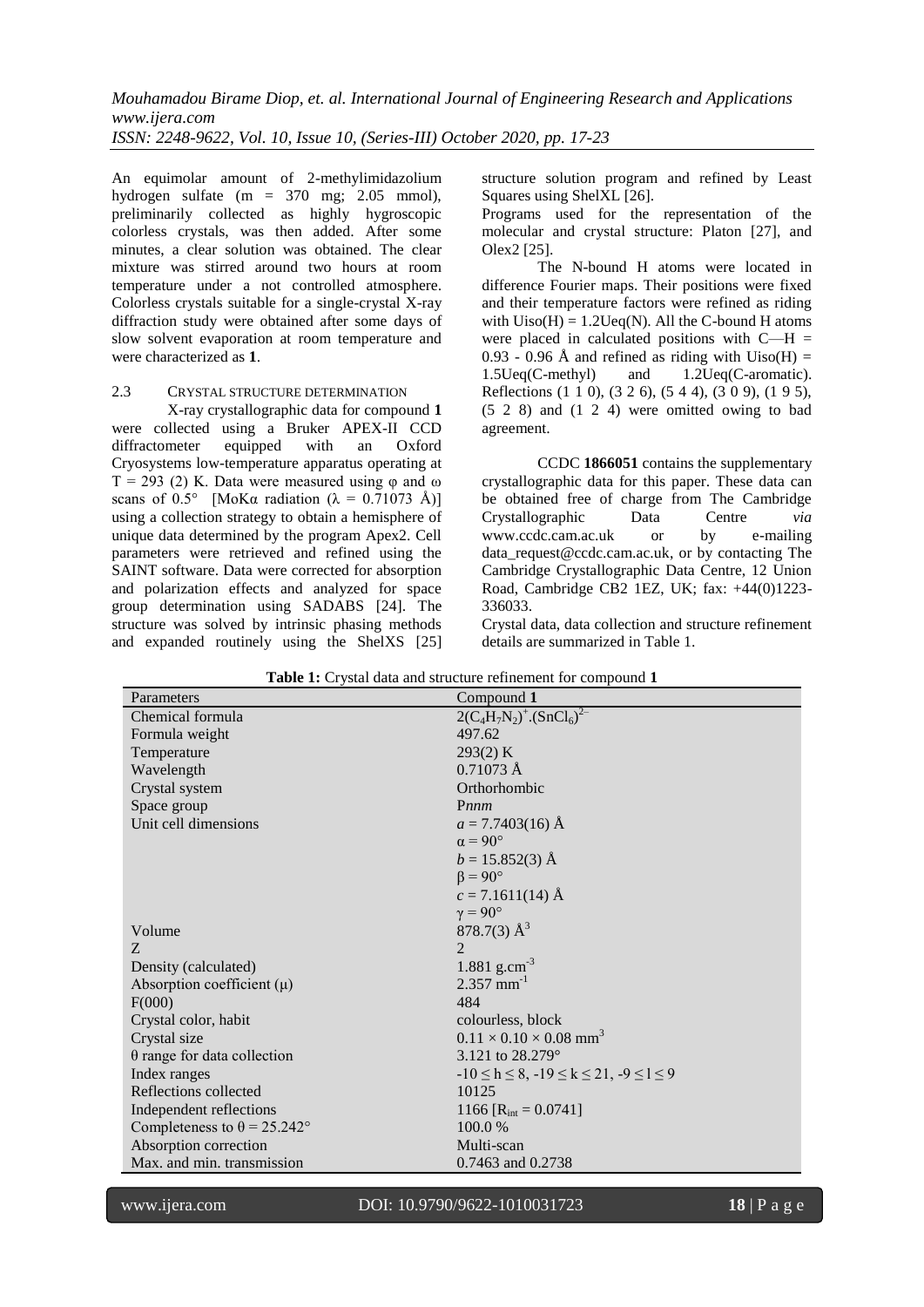*Mouhamadou Birame Diop, et. al. International Journal of Engineering Research and Applications www.ijera.com*

| Refinement method                | Full-matrix least-squares on $F^2$    |
|----------------------------------|---------------------------------------|
| Data / restraints / parameters   | 1166/0/56                             |
| Goodness-of-fit on $F^2$         | 1.146                                 |
| Final R indices $[I>2\sigma(I)]$ | $R_1 = 0.0455$ , $wR_2 = 0.0965$      |
| R indices (all data)             | $R_1 = 0.0555$ , $wR_2 = 0.0907$      |
| <b>Extinction coefficient</b>    | n/a                                   |
| Largest diff. peak and hole      | 0.847 and -1.528 $e^{-}\text{A}^{-3}$ |
|                                  |                                       |

*ISSN: 2248-9622, Vol. 10, Issue 10, (Series-III) October 2020, pp. 17-23*

## **III. RESULTS AND DISCUSSION**

3.1 SYNTHESIS

Compound **1** was isolated from a two-step procedure. Aqueous solutions of sulfuric acid  $(H<sub>2</sub>SO<sub>4</sub>)$  and 2-methylimidazole  $(C<sub>4</sub>H<sub>6</sub>N<sub>2</sub>)$  were first mixed together at room temperature leading to the formation of  $[C_4H_7N_2][H_2SO_4]$  collected as highly hygroscopic colorless crystals (Eq. 1). Various ammonium hydrogen sulfates were isolated and structurally characterized in the literature. To a solution of  $SnBuCl<sub>3</sub>$  in acetonitrile was added an equimolar amount of 2-methylimidazolium 2-methylimidazolium hydrogen sulfate,  $[C_4H_7N_2][H_2SO_4]$ . Single crystals grew from the limpid solution and were characterized as the inorganic-organic hybrid complex **1**,  $[(C_4H_7N_2)_2SnCl_6]$ .



### 3.2 FT-IR SPECTROSCOPY

Crystals of **1** were investigated by FT-IR spectroscopy in ATR mode. FT-IR data evidence absorption bands which can be assigned to ammonium cations (N–H, N–C, C–H, C=C and C=N bonds). In the past, several works with FT-IR imidazolium vibration bands investigation have previously been reported [29-38]. Thus, the band located at 1589 cm−1 is assigned to C=C stretching vibrations. The band located at  $1522 \text{ cm}^{-1}$  and  $1463$  $cm^{-1}$  are attributed to N–H and C–H bending vibrations, whereas those at 1119  $cm^{-1}$  and 1292 cm−1 correspond to C–N stretching vibrations of the imidazolium. A band is noticed at  $1089 \text{ cm}^{-1}$ , corresponding to C–N deformation vibrations. The rocking CH<sup>3</sup> vibrations present about 1000-1181 cm−1 are partially overlapped by some imidazolium ring vibrations. The very strong bands observed at 744  $\text{cm}^{-1}$  and 669  $\text{cm}^{-1}$  are assigned to the imidazolium out of plane ring vibrations. The presence of the 2-methylimidazolium cation is also confirmed by the absorptions observed at  $3201 \text{ cm}^{-1}$ and 3126  $cm^{-1}$ , assigned to N–H stretching vibrations, while the absorption at 2937  $cm^{-1}$  is attributed to C–H stretching vibrations in the imidazolium ring. We notice the absence of ν1, ν3 and ν4 of the sulfate anion.

Moreover, the formula of the compound **1**,  $[(C_4H_7N_2)_2SnCl_6]$ , is in accordance with the elemental analyses [% calculated (% found)- C: 19.31 (19.13), H: 2.84 (2.85), N: 11.26 (11.29)-]: these results corroborate the presence of both  $[SnCl<sub>6</sub>]<sup>2</sup>$  complex-anion and 2-methylimidazolium cation.

## 3.3 CRYSTAL AND MOLECULAR STRUCTURE

It seems worthy to outline the Sn-C bond cleavage occurring in its obtention. This cleavage can presumably be explained considering a transfer of n-butyl alkyl and chloride ligands from a Sn centre to another, between two  $SnBuCl<sub>3</sub>$  molecules, leading to the formation of the complex  $\left[\text{SnBu}_2\right]^{2+}$ . $\left[\text{SnCl}_6\right]^{2-}$  which then react with 2methylimidazolium hydrogen sulfate giving rise to the inorganic-organic hybrid complex (**1**). In the past, many structures with a Sn–C bond cleavage were isolated in the case of phenyl groups [21-23] as well as in the case of *n*-butyl groups [21]. The asymmetric unit of namely bis(2 methylimidazolium) hexachloridostannate(IV),  $[(C_4H_7N_2)_2SnCl_6]$  (1), is comprised of one cation and half of the inorganic dianion about a centre of inversion. The Sn(IV) centre is bonded to six chloride ligands, giving rise to an octahedral arrangement around the tin atom. The Sn–Cl1 and Sn–Cl2 distance values (see Table 2) in the hexachloridostannate(IV) dianion are comparable to those reported by several research groups [39-44], the longer Sn–Cl length being the apical one. The C1–N1 and C1–N2 distance values (Table 2) within the cations are in accordance with a  $\pi$  delocalization around C1 atom [45]. A representation showing the delocalization within the 2-methylimidazolium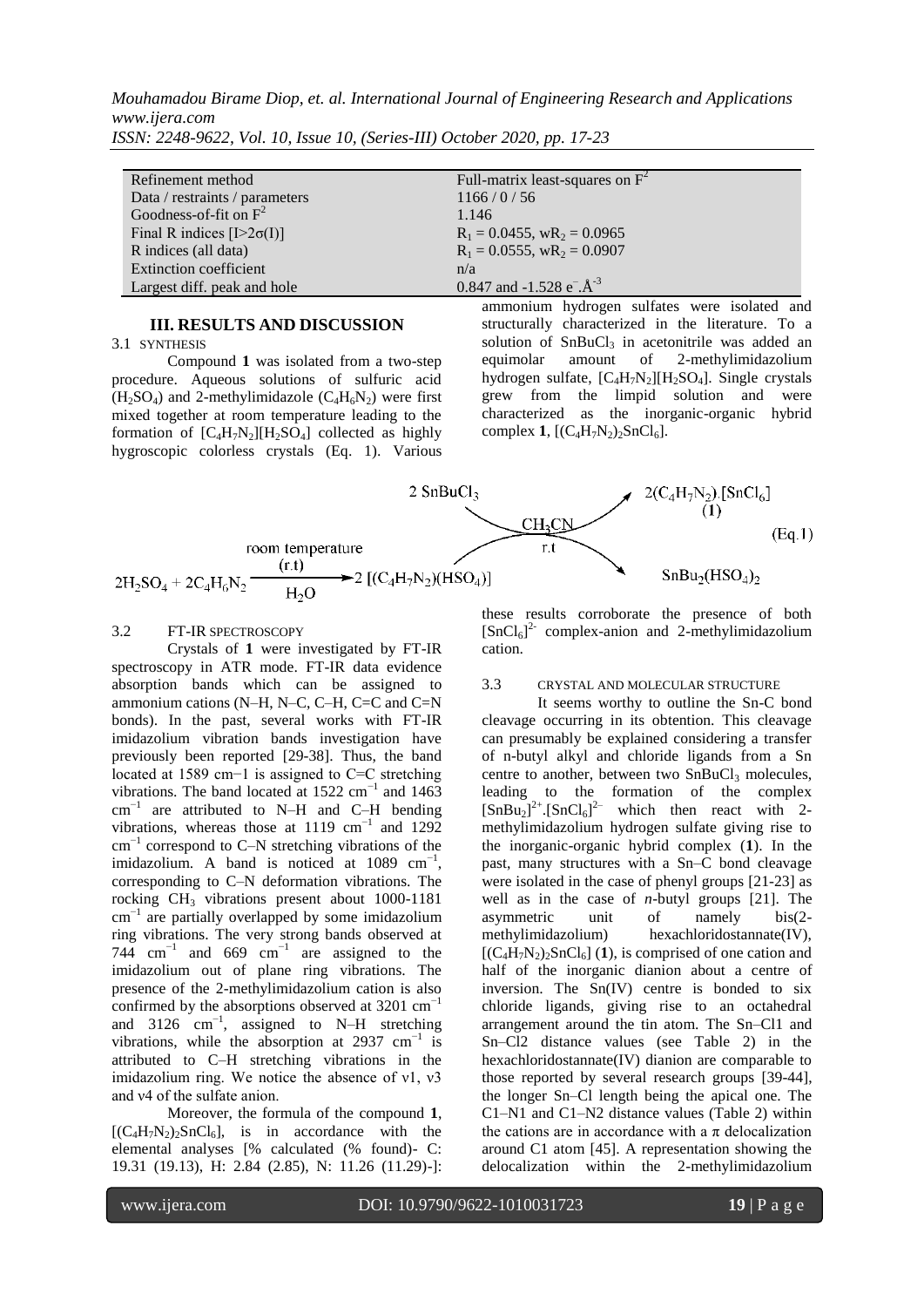ring.

 $C<sub>4</sub>$ 

**Figure 1**: Molecular representation of compound **1** showing the  $\pi$  delocalization within the imidazolium

 $Cl1<sup>1</sup>$ 

 $C<sub>1</sub>$ 

cation is proposed in Fig. 1. The *cis* Cl–Sn–Cl and the *trans* Cl–Sn–Cl angle values are also in accordance with those found in the literature [39-44]. The geometric parameters within the  $[SnCl_6]^2$ dianion indicate an almost regular octahedron around Sn centre (Fig. 2 and Table 2). Van der Waals forces are the main interactions between cations and anions within the lattice. The packing diagram of the complex **1** is depicted in Fig. 3.



**Figure 3**: Crystal packing of complex **1** along the *a*-axis. Displacement ellipsoids are drawn at the 50% probability level.

| <b>Table 2</b> Selected geometric parameters $(\mathbf{A}, \circ)$ for 1 (Symmetry codes: (i) -x+1, -y+1, -z+1; (ii) x, y, -z+1; (iii) - |                |  |  |
|------------------------------------------------------------------------------------------------------------------------------------------|----------------|--|--|
|                                                                                                                                          | $-1$ $-1$ $-1$ |  |  |

| $x+1, -y+1, z$ .         |             |                               |             |  |  |  |
|--------------------------|-------------|-------------------------------|-------------|--|--|--|
| Atom-Atom                | Distance    | Atom-Atom                     | Distance    |  |  |  |
| $Sn1-C121$               | 2.4200(12)  | $N1 - C1$                     | 1.323(9)    |  |  |  |
| $Sn1-C12$ <sup>ii</sup>  | 2.4200(12)  | $N1 - C2$                     | 1.372(11)   |  |  |  |
| $Sn1-C12$ <sup>iii</sup> | 2.4200(12)  | $N2-C1$                       | 1.320(9)    |  |  |  |
| $Sn1-C12$                | 2.4201(12)  | $N2-C3$                       | 1.353(10)   |  |  |  |
| $Sn1 - Cl1$              | 2.4490(16)  | $C2-C3$                       | 1.315(11)   |  |  |  |
| $Sn1-C11$ <sup>i</sup>   | 2.4491(16)  |                               |             |  |  |  |
| Atom-Atom-Atom           | Angle value | Atom-Atom-Atom                | Angle value |  |  |  |
| $Cl2^1$ -Sn1- $Cl2^1$    | 89.71 (7)   | $Cl2^1$ —Sn1—Cl1 <sup>1</sup> | 90.01(4)    |  |  |  |
| $Cl2i - Sn1 - Cl2iii$    | 90.29(7)    | $Cl2n$ -Sn1-Cl1 <sup>1</sup>  | 89.99 (4)   |  |  |  |
| $Cl2ii$ -Sn1- $Cl2iii$   | 180.0       | $Cl2iii$ -Sn1- $Cl11$         | 90.01(4)    |  |  |  |
| $Cl2^1$ —Sn1—Cl2         | 180.0       | $Cl2-Sn1-Cl1'$                | 89.99 (4)   |  |  |  |
| $Cl2n$ -Sn1-Cl2          | 90.29(7)    | $Cl1 - Sn1 - Cl1'$            | 180.0       |  |  |  |
| $Cl2^m$ -Sn1-Cl2         | 89.71(7)    | $C1-M1-C2$                    | 110.8(6)    |  |  |  |
| $Cl2^1$ -Sn1-Cl1         | 89.99 (4)   | $C1 - N2 - C3$                | 110.2(6)    |  |  |  |
| $Cl2n$ -Sn1-Cl1          | 90.01(4)    | $N2$ — $C1$ — $N1$            | 105.4(7)    |  |  |  |
| $Cl2in$ -Sn1-Cl1         | 89.99 (4)   | C3—C2—N1                      | 105.5(7)    |  |  |  |
| $Cl2-Sn1-Cl1$            | 90.01(4)    | C2—C3—N2                      | 108.1(8)    |  |  |  |

www.ijera.com DOI: 10.9790/9622-1010031723 **20** | P a g e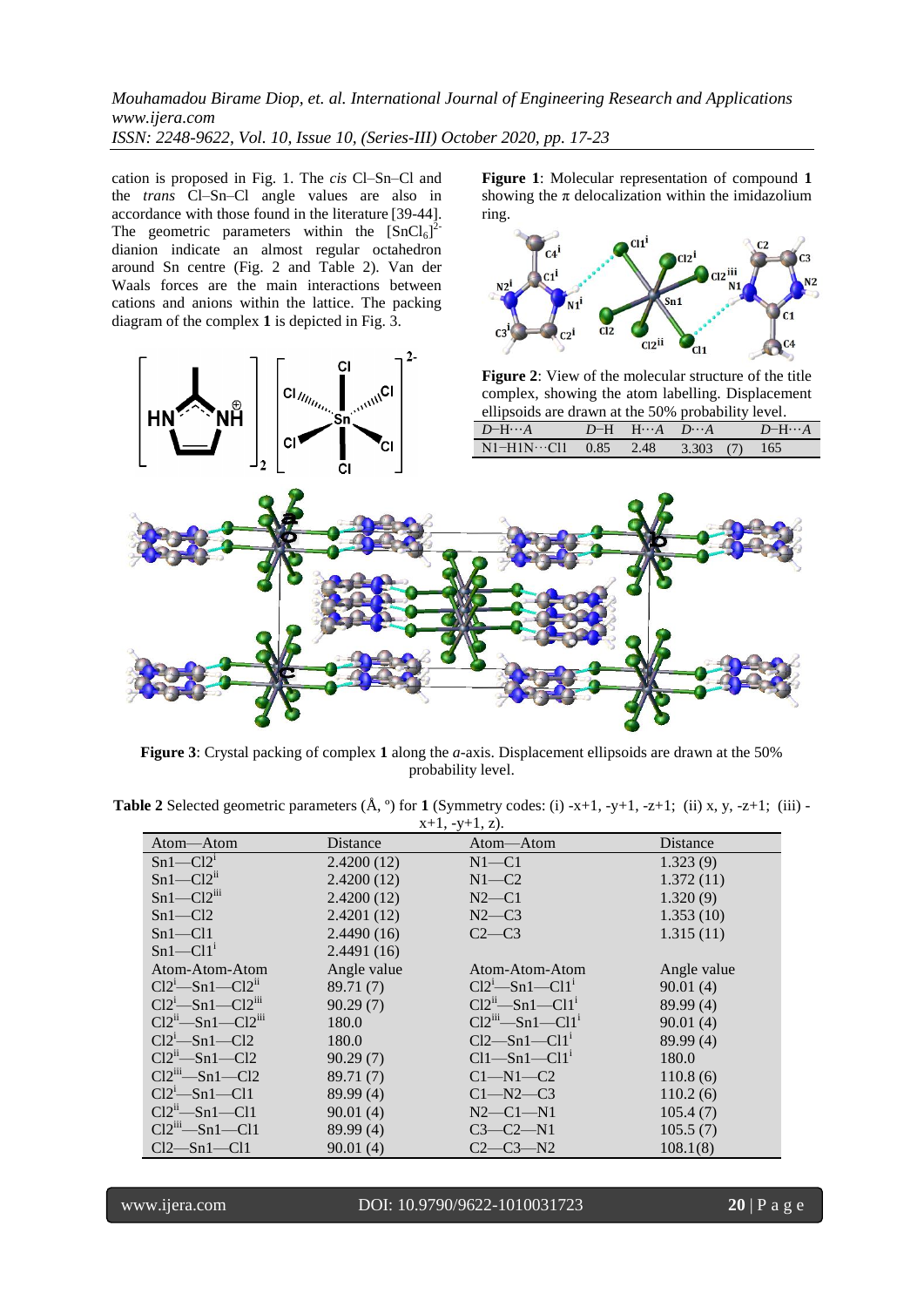## **IV. CONCLUSION**

The reaction between *n*butyltrichloridostannate,  $SnBuCl<sub>3</sub>$  and the product obtained by partially neutralizing sulfuric acid with 2-methylimidazole,  $[C_4H_7N_2][HSO_4]$  was studied, leading to the isolation as single-crystals of a new zero dimensional hybrid, 2-methylimidazolium chloridostannate complex,  $2(C_4H_7N_2)[SnCl_6]$  (1). The 2-methylimidazolium cations and the inorganic anions, mainly interact *via* van der Waals forces leading to a discrete structure. The characterization of **1** was done by infrared, elemental analyses and Xray single crystal analysis.

## **ACKNOWLEDGEMENTS**

The authors acknowledge the Cheikh Anta Diop University of Dakar (Senegal), the University of Notre Dame (USA) and the University of Erciyes (Turkey) for financial support and equipment facilities.

### **REFERENCES**

- [1]. A. Yangui, R. Roccanova, Y. Wu, M.-H. Du and B. Saparov, Highly Efficient Broad-Band Luminescence Involving Organic and Inorganic Molecules in a Zero-Dimensional Hybrid Lead Chloride, Journal of Physical Chemistry C, 123(36), 2019, 22470-22477.
- [2]. J. S. Manser, J. A. Christians and P. V. Kamat, Intriguing Optoelectronic Properties of Metal Halide Perovskites, Chemical Reviews, 116(21), 2016, 12956-13008.
- [3]. W. Bi, N. Louvain, N. Mercier, J. Luc, I. Rau, F. Kajzar and B. Sahraoui, A Switchable NLO Organic‐ Inorganic Compound Based on Conformationally Chiral Disulfide Molecules and  $Bi(III)I_5$  Iodobismuthate Networks, Advanced Materials, 20(5), 2008, 1013-1017.
- [4]. Y.Y. Li, G. L. Zheng, C. K. Lin and J. Lin, [Synthesis, structure and optical properties of](https://www.sciencedirect.com/science/article/pii/S1293255807001446)  [different dimensional organic–inorganic](https://www.sciencedirect.com/science/article/pii/S1293255807001446)  [perovskites,](https://www.sciencedirect.com/science/article/pii/S1293255807001446) Solid State Sciences, 9, 2007, 855–861.
- [5]. M. Gielen and Y. Tondeur, Organomentallic compounds: LXIII. Synthesis, optical stability, stereo-selective and -specific reactions of chiral triorganotin hydrides, Journal of Organometallic Chemistry, 169, 1979, 265-285.
- [6]. F. Shirini, M. S. N. Langarudi, N. Daneshvar, N. Jamasbi and M. Irankhah-Khanghah, Preparation and characterization of [H2-  $DABCO$ [ClO<sub>4</sub>]<sub>2</sub> as a new member of DABCO-based ionic liquids for the synthesis of pyrimido[4,5-b]-quinoline and

pyrimido[4,5-d]pyrimidine derivatives, Journal of Molecular Structure, 1161, 2018, 366-382.

- [7]. R. Devendra, N. R. Edmonds and T. Söhnel, Organotin carboxylate catalyst in urethane formation in a polar solvent: an experimental and computational study, RSC Advances, 5, 2015, 48935-48945.
- [8]. M. R. Meneghetti and S. M. P. Meneghetti, Sn(IV)-based organometallics as catalysts for the production of fatty acid alkyl esters, Catalysis Science & Technology, 5, 2015, 765–771.
- [9]. S. Hussain, S. Ali, S. Shahzadi, M. Riaz, K. Nazir, M. N. Arshad and A. M. Asiri, Synthesis, Structural and Biological Studies of Organotin(IV) Complexes with N- (Dithiocarboxy) Sarcosine. Arabian Journal for Science and Engineering, 45, 2020, 4785- 4795.
- [10]. A. Hadi, K. Jawad, D. S. Ahmed and E. Yousif, Synthesis and Biological Activities of Organotin (IV) Carboxylates: A Review. Systematic Reviews in Pharmacy, 10(1), 2019, 26-31.
- [11]. C. E. Carraher, M. R. Roner, J. Frank, P. Slawek, F. Mosca, K. Shahi, A. Moric-Johnson and L. Miller, Organotin Polymers for the Control of Pancreatic Cancer, OBM Hepatology and Gastroenterology, 3(2):10, 2019, doi:10.21926/obm.hg.1902019.
- [12]. C. E. Carraher, M. Roner, K. Shahi, A. Battin, G. Barot, G. and T. Arnold, Organotin Polymers As Chemotherapeutic Agents: Breast and Pancreatic Cancers, Journal of Polymer Materials, 31(1), 2014, 1-14.
- [13]. C. E. Carraher, M. Roner, M. Lynch, A. Moric-Johnson, L. Miller, P. Slawek, F. Mosca and J. Frank, Organotin poly(ester ethers) from salicylic acid and their ability to inhibit human cancer cell lines, Journal of Clinical Research in Oncology, 1(1), 2018, 1- 11.
- [14]. C. E. Carraher and M. Roner, Organotin polymers as anticancer and antiviral agents, Journal of Organometallic Chemistry, 751, 2014, 67-82.
- [15]. M. Iqbal, S. Ali, A. Haider and N. Khalid, Therapeutic properties of organotin complexes with reference to their structural and environmental features, Reviews in Inorganic Chemistry, 37(2), 2017, 51-70.
- [16]. F. Javed, M. Sirajuddin, S. Ali, N. Khalid, M. N. Tahir, N. A. Shah, Z. Rasheed and M. R. Khan, Organotin (IV) derivatives of oisobutyl carbonodithioate: synthesis,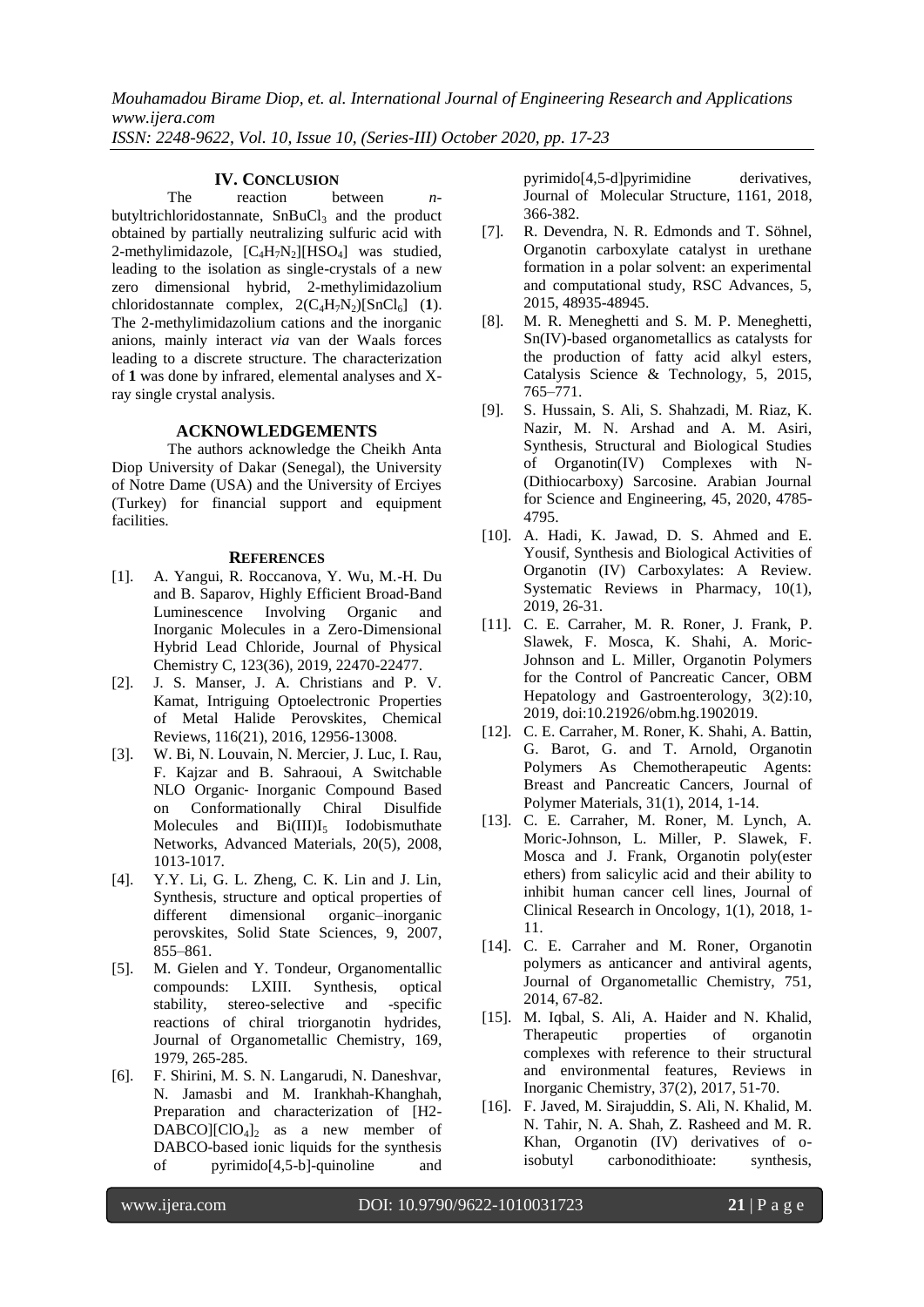*Mouhamadou Birame Diop, et. al. International Journal of Engineering Research and Applications www.ijera.com*

*ISSN: 2248-9622, Vol. 10, Issue 10, (Series-III) October 2020, pp. 17-23*

spectroscopic characterization, X-ray structure, HOMO/LUMO and in vitro biological activities, Polyhedron, 104, 2016, 80-90.

- [17]. W. Mao, K. Bao, Y. Feng, Q. Wang, J. Li and Z. Fan, Synthesis, crystal structure, and fungicidal activity of trioriganotin(IV) 1 methyl-1H-imidazole-4-carboxylates, Main Group Metal Chemistry, 38, 2015, 27–30.
- [18]. Y. Sow, L. Diop, K. C. Molloy and G. Kociok-Köhn, Tetramethylammonium aquatrichloridooxalatostannate(IV) monohydrate, Acta Crystallographica Section E, 69, 2013, m106-m107.
- [19]. M. B. Diop, L. Diop and A. G. Oliver, Crystal structure of bis(2-methyl-1H-imidazol-3-ium) µ-oxalato-bis[n-butyltrichloridostannate(IV)], Acta Crystallographica Section E, 72, 2016, 858-860.
- [20]. M. Gielen, An Overview of Forty Years Organotin Chemistry Developped at the Free Universities of Brussels ULB and VUB, Journal of the Brazilian Chemical Society, 14, 2003, 870-877.
- [21]. V. Chandrasekhar, K. Gopal, P. Sasikumar and R. Thirumoorthi, Organooxotin assemblies from Sn-C bond cleavage reactions, Coordination Chemistry Reviews, 249, 2005, 1745–1765.
- [22]. N. Gueye, L. Diop, K. C. Molloy and Kociok-Kohn G., Bis (dicyclohexylammonium) µ $oxalato- $\kappa$ <sup>4</sup>O<sup>1</sup>,O<sup>2</sup>:O<sup>1</sup>,O<sup>2</sup>-bis[aqua(oxalato \kappa^2 O^1$ , $O^2$ )diphenylstannate(IV)], Acta Crystallographica Section E, 66, 2010, m1645-m1646.
- [23]. D. Seye, M. B. Diop, A. Toure, T. Diop, A. Diasse Sarr, C. A. K. Diop and L. Diop, Synthesis, Infrared and Mössbauer Characterization of Some Chloridestannate(IV) Inorganic-organic Hybrid Complexes: Sn-Ph Bonds Cleavage, American Journal of Heterocyclic Chemistry, 5(4), 2019, 81-85.
- [24]. G. M. Sheldrick, SADABS, University of Göttingen, Germany, 2003.
- [25]. G. M. Sheldrick, A short history of SHELX, Acta Crystallographica Section A, 64, 2008, 112-122.
- [26]. G. M. Sheldrick, Crystal structure refinement with SHELXL, Acta Crystallographica Section C, 71(1), 2015, 3-8.
- [27]. A. L. Spek, Structure validation in chemical crystallography, Acta Crystallographica Section D, 65, 2009, 148-155.
- [28]. O. V. Dolomanov, L. J. Bourhis, R. J. Gildea, J. A. K. Howard and H. Puschmann, OLEX2:

a complete structure solution, refinement and analysis program, Journal of Applied Crystallography, 42, 2009, 339-341.

- [29]. F. Quiles and A. Burneau, Infrared and Raman spectroscopic study of uranyl complexes: hydroxide and acetate derivatives in aqueous solution, Vibrational Spectroscopy, 18, 1998, 61-75.
- [30]. A. S. Lermontov, E. Kh. Lermontova and Y. Y. Wanga, Synthesis, structure and optic properties of 2-methylimidazolium and 2 phenylimidazolium uranyl acetates, Inorganica Chimica Acta, 362, 2009, 3751– 3755.
- [31]. M. McCann, R. Curran, M. Ben-Shoshan, V. McKee, M. Devereux, K. Kavanagh and A. Kellett, Synthesis, structure and biological activity of silver(I) complexes of substituted imidazoles, Polyhedron, 56, 2013, 180–188.
- [32]. T. Dhanabal, M. Sethuram, G. Amirthaganesan and S. K. Das, Spectral, thermal, structural, optical and antimicrobial activity studies on 2-methylimidazolinium picrate – An organic charge transfer complex, Journal of Molecular Structure, 1045, 2013, 112–123.
- [33]. A. Barth, The infrared absorption of amino acid side chains, Progress in Biophysics & Molecular Biology, 74, 2000, 141-173.
- [34]. M. Majoube, P. Millié and G. Vergoten, Vibrational spectra of 4-methylimidazole: assignment of modes and calculation of Raman and resonance Raman intensities at the ab initio 6-31G level, Journal of Molecular Structure, 344, 1995, 21-36.
- [35]. K. Hasegawa, T. Ono and T. Noguchi, Vibrational Spectra and Ab Initio DFT Calculations of 4-Methylimidazole and Its Different Protonation Forms:  Infrared and Raman Markers of the Protonation State of a Histidine Side Chain, Journal of Physical Chemistry B, 104, 2000, 4253-4265.
- [36]. K. Baranowska, N. Piwowarska, A. Herman and A. Dolega, Imidazolium silanethiolates relevant to the active site of cysteine proteases. A cooperative effect in a chain of NH+S– hydrogen bonds, New Journal of Chemistry, 36, 2012, 1574-1582.
- [37]. Effendy, F. Marchetti, C. Pettinari, R. Pettinari, A. Pizzabiocca, B. W. Skelton and A. H. White, Synthesis, spectroscopy and structural characterization of silver(I) complexes containing unidentate N-donor azole-type ligands, Inorganica Chimica Acta, 359, 2006, 1504-1512.